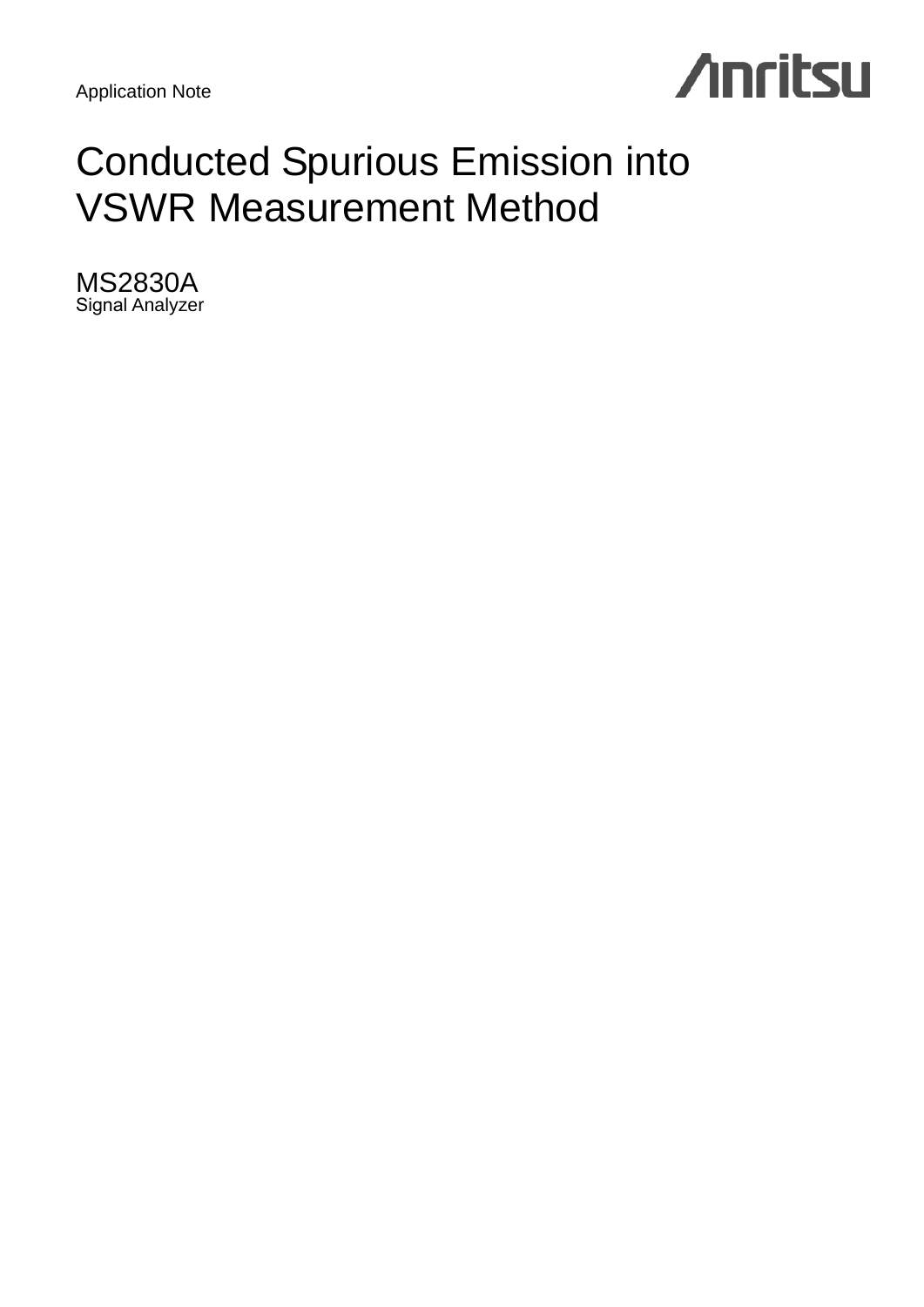# **1. Introduction**

With the recent shift of Land Mobile Radio (LMR) to narrower bandwidths and digital technologies, there is a need for more channels in the limited frequency allocation and spurious measurement standards are becoming more severe in an attempt to reduce the impact on other radio equipment.

As an example, digital and analog transmitters in North America using the latest standards require measurement of spurious emissions at the antenna under varying loads.

For the main digital radio communication technology in N. America, these measurement standards are specified in P25 (Phase 1 and Phase 2) of TIA-102 as 'Conducted Spurious Emission into VSWR.' For analog communication technology, they are specified in TIA-603-D as Transmitter Stability into VSWR.

Conventionally, spurious is measured using only a spectrum analyzer but because these new standards for spurious measurement take load variation into consideration, a combination of multiple pieces of measurement equipment, such as spectrum analyzer, signal generator, etc., is required.

This application note explains the basic procedure for measuring Conducted Spurious Emission into VSWR.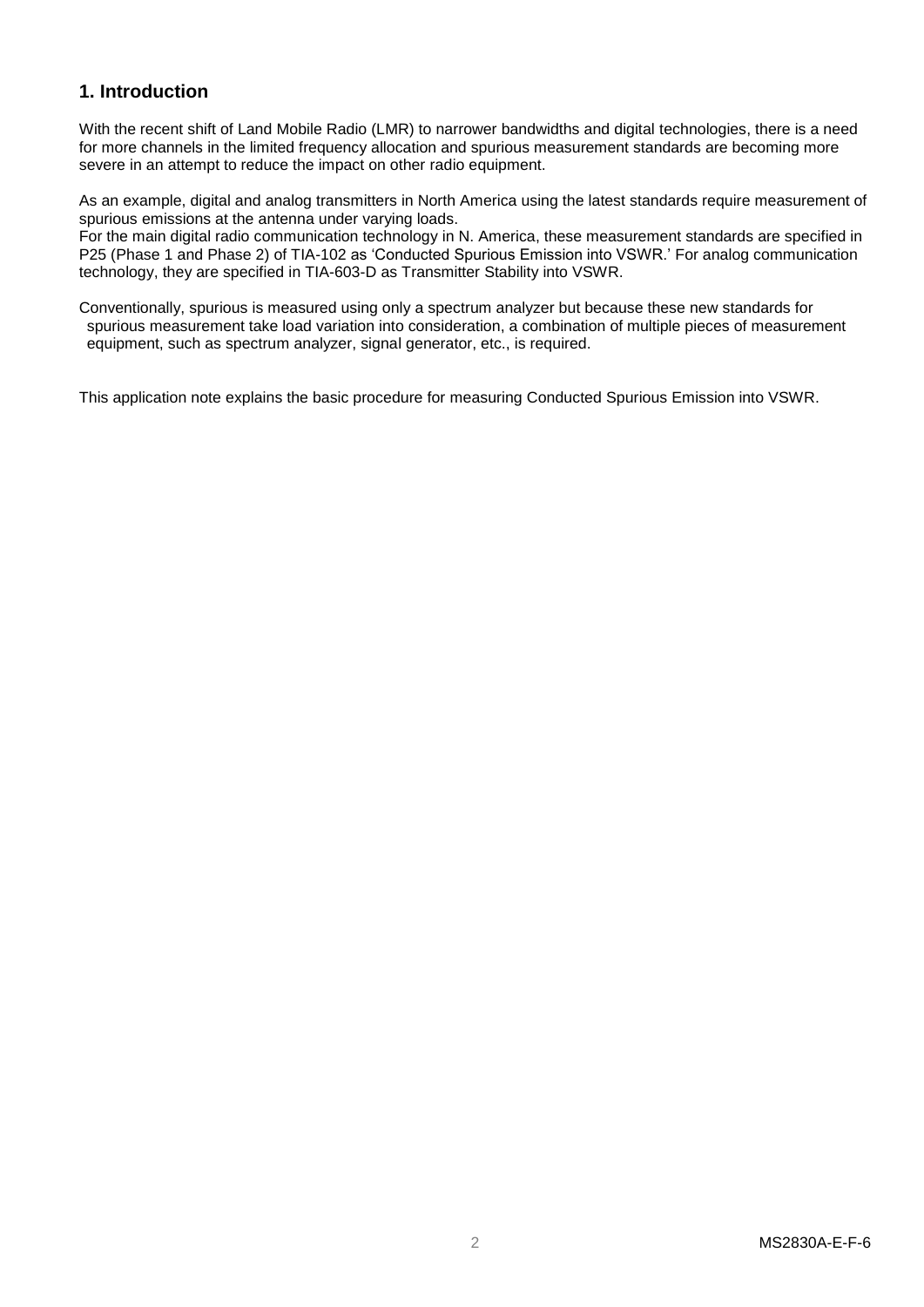# **2. Test Objective**

The Conducted Spurious Emission into VSWR test evaluates the UE spurious level assuming a real usage environment.

Usually, radio spurious is measured by connecting a spectrum analyzer using an RF cable, etc., to the antenna connector. However, sometimes, the antenna VSWR may be different from the design value.

If the connected antenna has different VSWR characteristics than the design values, the load (reflected wave) imposed on the front end of the radio equipment will be different from the design value, sometimes resulting in different spurious measurement values.

Measurement of Conducted Spurious Emission into VSWR uses a variable attenuator to ensure that the antenna VSWR meets the specifications as well as a line stretcher (variable phase device) to change the phase like that in an actual usage environment. In addition, the line stretcher is replaced by a variable impedance to evaluate radio devices with a carrier frequency of less than 175 MHz.

# **3. Measurement Method**

This section explains the basic method for measuring Conducted Spurious into VSWR. The measurement procedure is divided into three steps.

- Settings: The VSWR is adjusted to meet the specifications by using a variable attenuator at the output of the radio equipment.
- Spurious Generation Location Check: The line stretcher phase is changed through 360° to check the location where the maximum spurious is generated.
- Spurious Level Measurement: The connected radio equipment is changed to a signal generator and the output level at the spurious generation frequency is measured. The spurious level is calculated from the difference in the output level of the radio equipment. The accuracy of the signal generator output level and the linearity are very important in this measurement.

The actual procedure is explained on the following pages.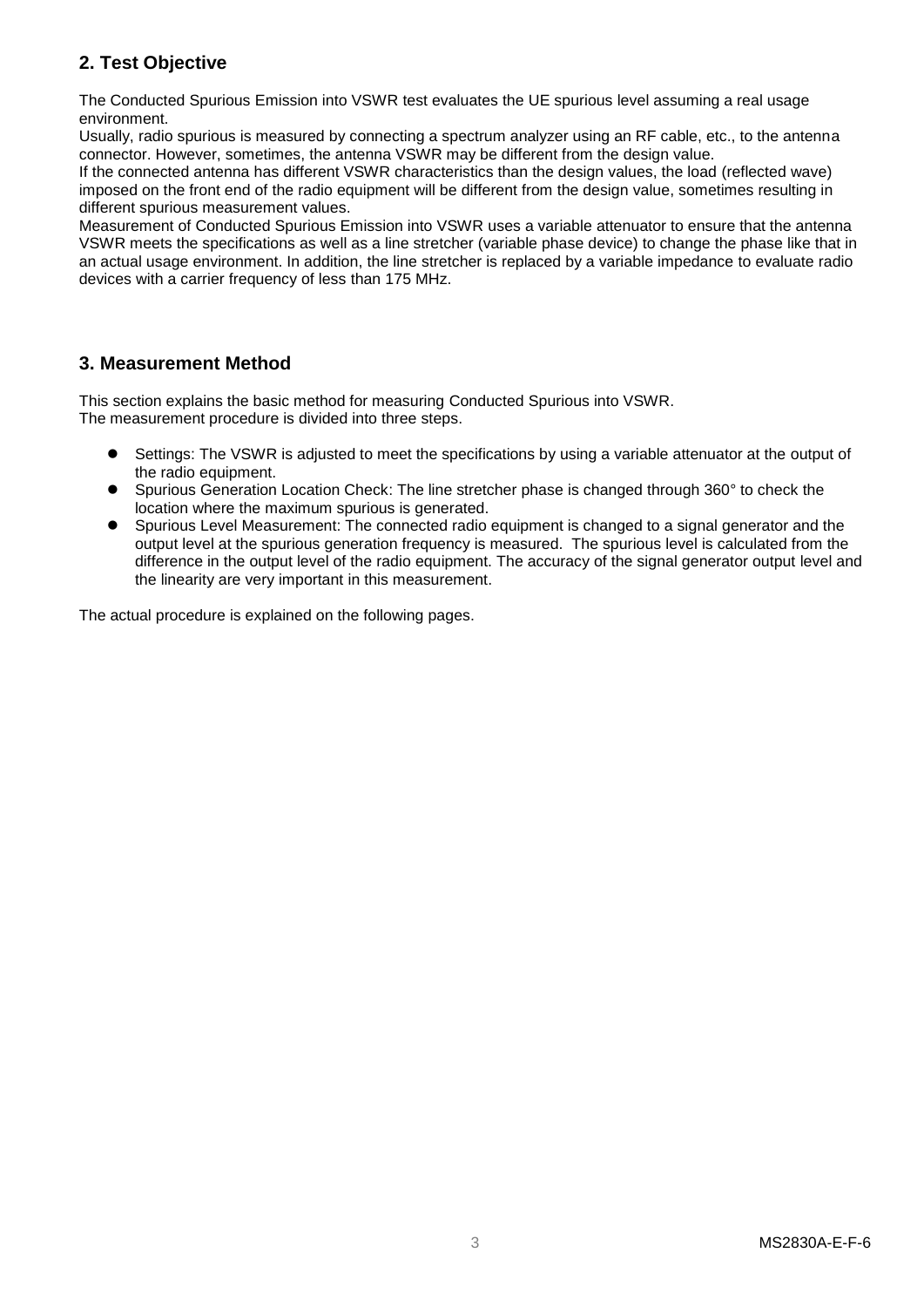## **1. Adjusting Variable Attenuator**

The variable attenuator is adjusted so the VSWR meets the standards. The variable attenuator is used to reproduce the VSWR when the antenna is connected. The value of the attenuator is changed until the value of the VSWR is within the following range measured using the network analyzer (Fig.1).

Mobile:  $VSWR = 3:1$ <br>Portable:  $VSWR = 6:1$  $VSWR = 6:1$ Base Station: VSWR = 2:1



*Fig.1. Variable Attenuator Adjustment Setup*

The Impedance Line Stretcher is used in the following procedure to change the phase so that the spurious level becomes maximum. It is used when the frequency 175 MHz or more; if the frequency is less than 175 MHz, a Lumped Constant Line Stretcher (LCLS) is used (Fig.2). It is a short (to ground) after the Impedance Line Stretcher. The LCLS used instead of the line stretcher changes the impedance by varying the oscillation frequency using a variable capacitor.



| Frequency  |      | L2   |                            |
|------------|------|------|----------------------------|
| (MHz)      | (nH) | (nH) | (pF`                       |
| 25 to 33   | 113  | 554  | 10 to 365 pF               |
| 33 to 42   | 69   | 410  | Dual-Gang Variable         |
| 42 to 50   | 44   | 290  | Capacitor                  |
| 130 to 150 | 33   | 123  | 5.9 to 50 pF               |
| 150 to 175 | 25   | 83   | <b>Butterfly Capacitor</b> |

*Table 1 LCLS Settings*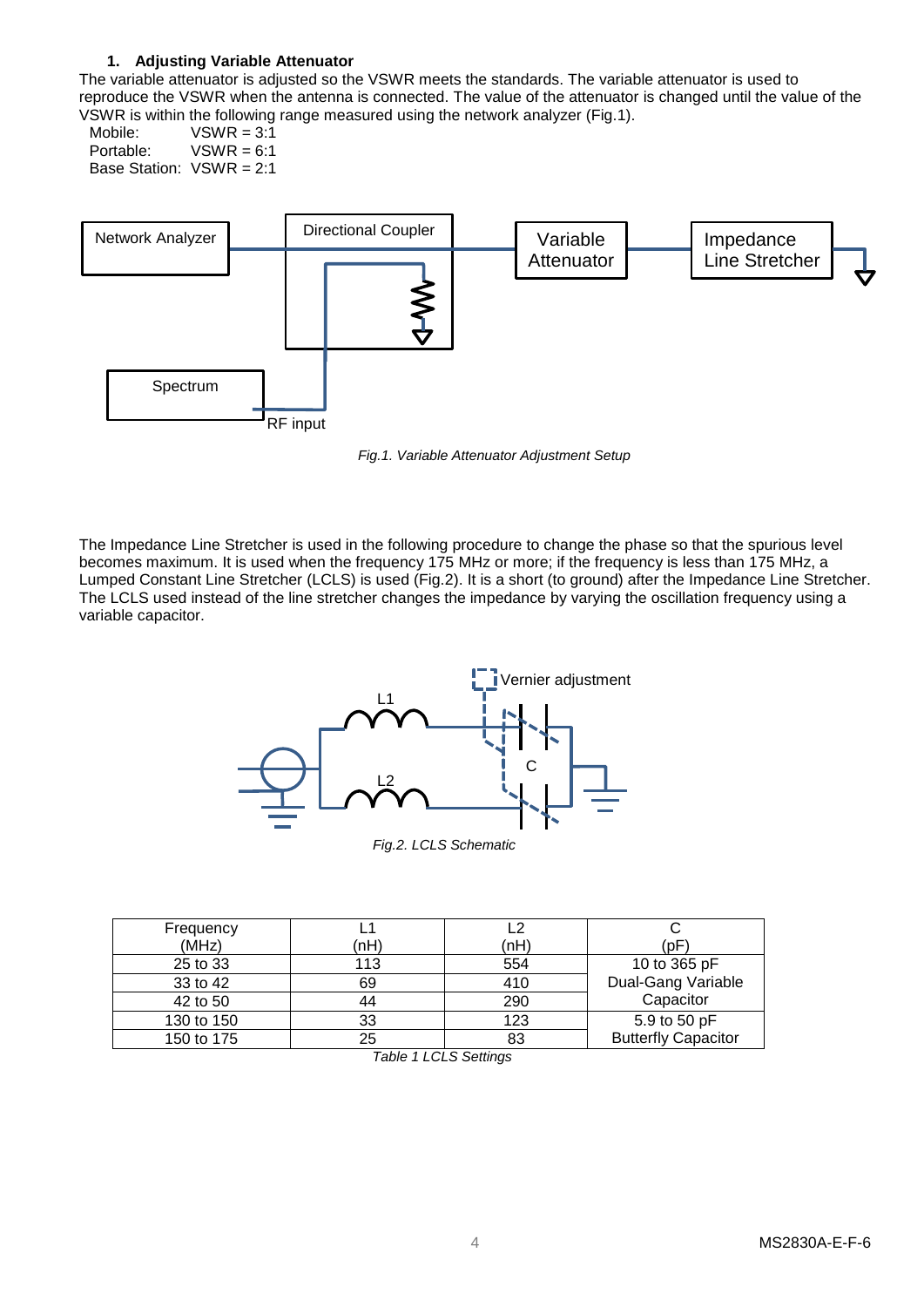# **2. Checking Spurious Generation Location**

Next, instead of the network analyzer, the radio is connected to the terminated Directional Coupler. The output of the radio is measured in this state using the spectrum analyzer and this measured value is made the reference level. The reason for setting the spectrum analyzer reference level is to control internal distortion of the spectrum analyzer mixer.



*Fig.3. Reference Level Setting Connections*

The spectrum analyzer settings differ according to the measurement frequency (Table 2). P25 Phase 1 uses the peak detector setting, while TIA-603 uses the average.

|               | P <sub>25</sub> Phase 2 | P <sub>25</sub> Phase 1 | TIA-603               |
|---------------|-------------------------|-------------------------|-----------------------|
| $RBW < 1$ GHz | $10$ kHz                | Same as P25 Phase 2     | Same as P25 Phase 2   |
| $>1$ GHz      | 1 MHz                   | Same as P25 Phase 2     | Same as P25 Phase 2   |
| VBW <1 GHz    | 30 kHz                  | Same as P25 Phase 2     | Same as P25 Phase 2   |
| $>1$ GHz      | 3 MHz                   | Same as P25 Phase 2     | Same as P25 Phase 2   |
| Sweep Time    | Slow enough             | Same as P25 Phase 2     | <2000 Hz/s            |
| Detector Mode | Average                 | <b>Position Peak</b>    | Mean or Average Power |
|               |                         | with Peak Hold          |                       |

*Table 2 Spectrum Analyzer Settings*

Next, instead of using a termination after the directional coupler, the variable attenuator adjusted in step 1 and the Impedance Line Stretcher are connected.

The phase of the Impedance Line Stretcher is rotated through 360° and the frequency and level when the spurious measured by the spectrum become maximum are recorded. Since measurement is performed with the reflection wave present, the recorded level is made the reference level for measuring the spurious level. Then accurate measurement is performed using the signal generator.



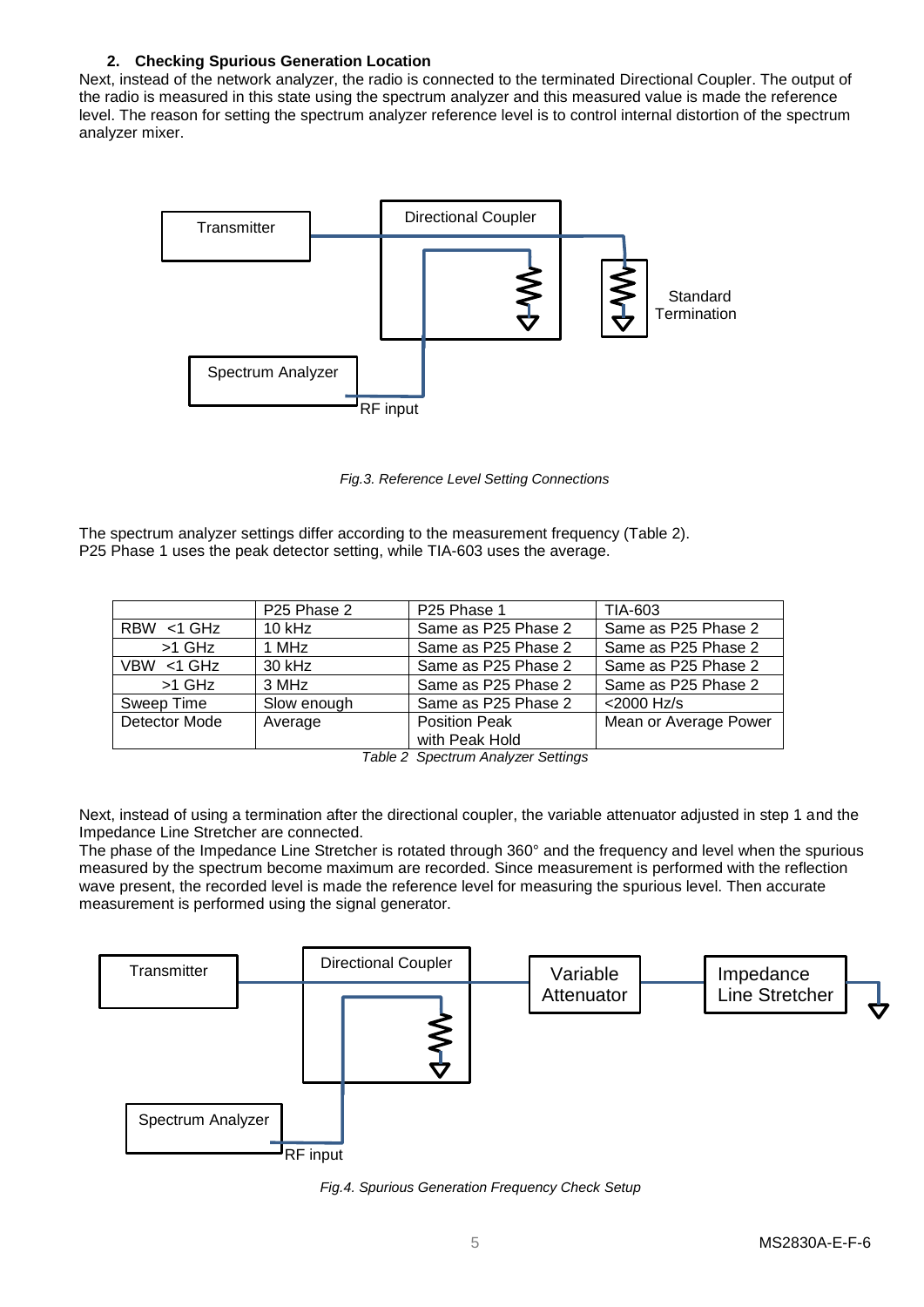## **3. Setting Spurious Level**

Next, the signal generator is connected instead of the radio. The directional coupler is terminated so there is no reflection wave. The signal generator is set to the same frequency as the frequency at which the spurious was monitored in step 2 and a CW signal is output. The output level of the signal generator is also adjusted so that the level is the same as that of the spurious monitored at step 2. The signal generator setting level becomes the level of the spurious output from the radio.



*Fig.5. Spurious Level Measurement Setup*

Since the MS2830A has a signal generator option, measurement can be performed using the following setup.



*Fig.6. Spurious Level Measurement Setup*

The spurious level is calculated from the radio Tx power and the output level of the signal generator measured in step 3.

$$
10 \times log_{10}\left(\frac{Tx \ power (W)}{0.001}\right) - level \ at \ step \textcircled{3}
$$

As an example, when the Tx power is 10 W and spurious frequency SG setting level is –50 dBm, the calculation is:

 $10 \times \log (10/0.001) - (-50) = 90$  dB

The standard value is:

50 + 10log (P) dB, or 70 dB, where P is the average carrier power in watts.

In this example, the standard value is 70 dB because the calculation is 60 dB.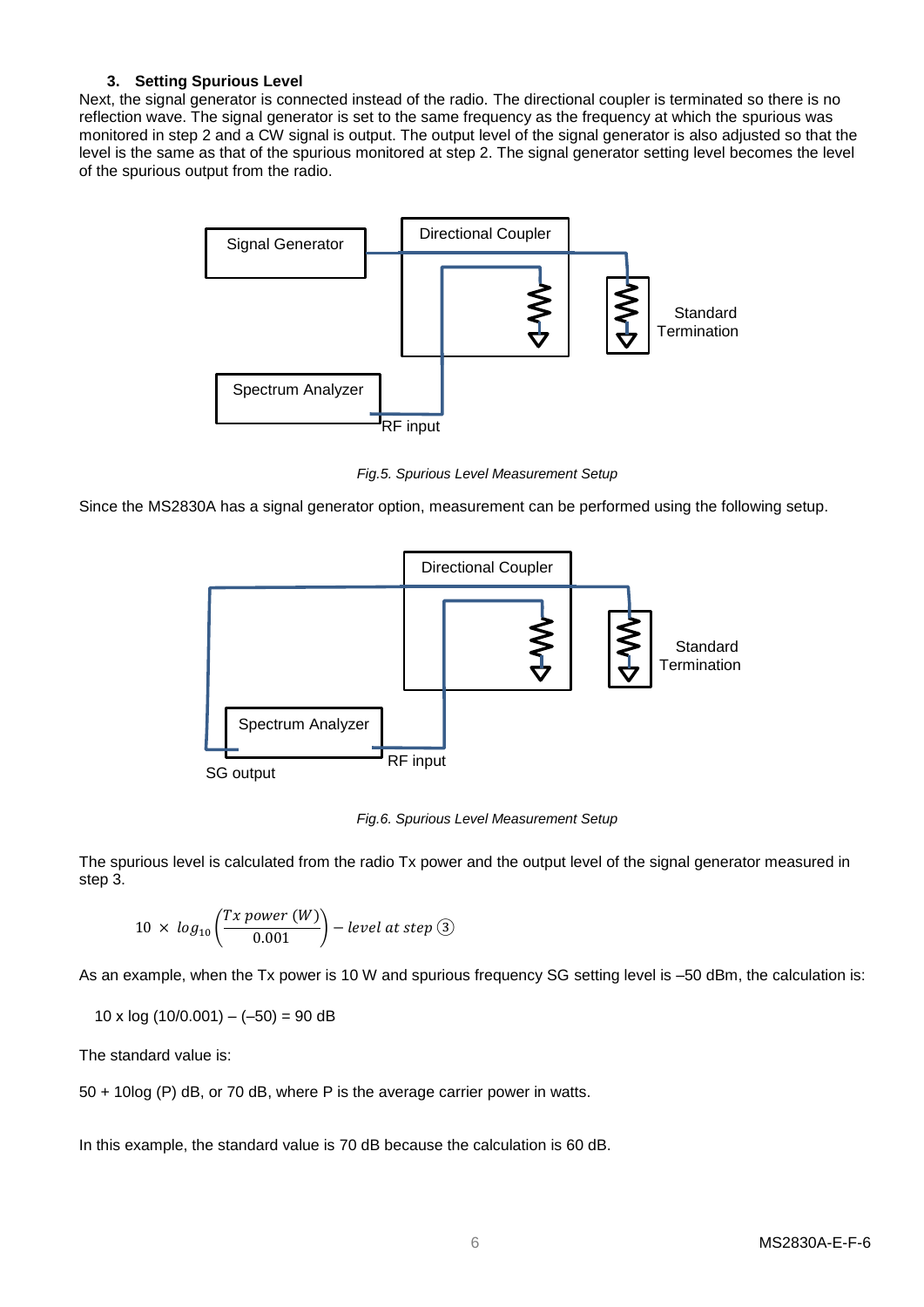# **Summary**

Unlike conventional spurious measurement, when a load is impressed on the output, spurious may be generated from front-end active devices. In addition, the effect of the standing wave at second- and third-order harmonics can sometimes cause larger variations in the spurious value than previously.

Consequently, this method, which adds the effect of the standing wave, is the ideal method for spurious measurements.